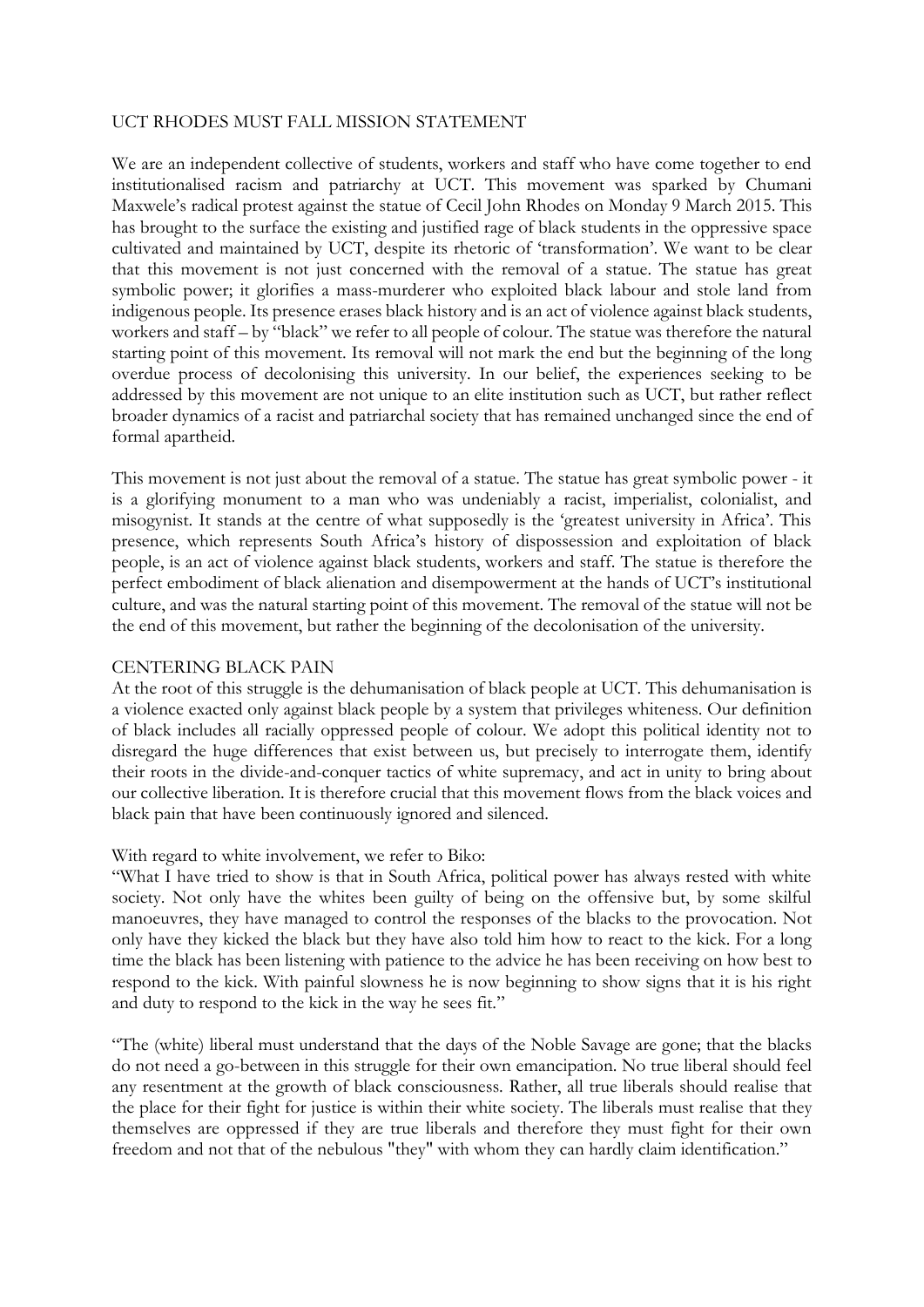We support the White Privilege Project and encourage white students to engage with that. They can contribute through conscientising their own community on campus. We also welcome their participation in radical action as a sign of solidarity, so long as that participation takes place on our terms.

# AN INTERSECTIONAL APPROACH

We want to state that while this movement emerged as a response to racism at UCT, we recognise that experiences of oppression on this campus are intersectional and we aim to adopt an approach that is cognisant of this going forward. An intersectional approach to our blackness takes into account that we are not only defined by our blackness, but that some of us are also defined by our gender, our sexuality, our able-bodiedness, our mental health, and our class, among other things. We all have certain oppressions and certain privileges and this must inform our organising so that we do not silence groups among us, and so that no one should have to choose between their struggles. Our movement endeavours to make this a reality in our struggle for decolonisation.

# ON 'REVERSE RACISM'

In line with our positions, we reject the policing of the responses of black students to their violent experiences. We want to add that we feel that the Constitution's conception of racism is fundamentally racist because it presupposes that racism is a universal experience, thus normalising the suffering of those who actually experience racism.

"A derivation from the word 'race' is 'racism'. The mere definition of the word race does not amount to racism. Racism is a set of attitudes and social mores which devalue one race in order to empower another, as well as the material power to deploy those values in the devaluation or destruction of the lives of the devalued race. Therefore those at the receiving end of racism cannot be racists. They may develop counter values which despise racists, but precisely because of racism, they lack the material power to implement those values" - Yvette Abrahams, UWC Women and Gender Studies Department.

The Constitution's conception of racism has systematically been used to deter irrepressible urges by black South Africans to challenge racism and violence. An example of this was the Human Rights Commission ruling against the Forum for Black Journalists, when white journalists were banned from the organisation in February 2008 and this was declared unconstitutional and racist. An examination of South Africa's political history reveals the necessity for black people to organise to the exclusion of white people in the fight against racism.

It is laughable that UCT has a building named after Biko, when Biko himself said "Those who know, define racism as discrimination by a group against another for the purposes of subjugation or maintaining subjugation. In other words one cannot be racist unless he has the power to subjugate. What blacks are doing is merely to respond to a situation in which they find themselves the objects of white racism. We are in the position in which we are because of our skin. We are collectively segregated against - what can be more logical than for us to respond as a group?"

# STUDENT LEADERSHIP

We have noted that the UCT SRC has supported this movement, and we welcome their solidarity and appreciate the strong stance they have taken. However, we are wary of the contradictions inherent in the SRC taking up such a cause. Given that they are a structure specifically designed to work with management, having them lead puts this movement in a compromised position in which we would have to negotiate with management on their terms. To be clear, we see SRC involvement and support as crucial in this movement, but believe leadership and direction must come from students themselves. Any attempt by the SRC to co-opt the movement will thus be rejected.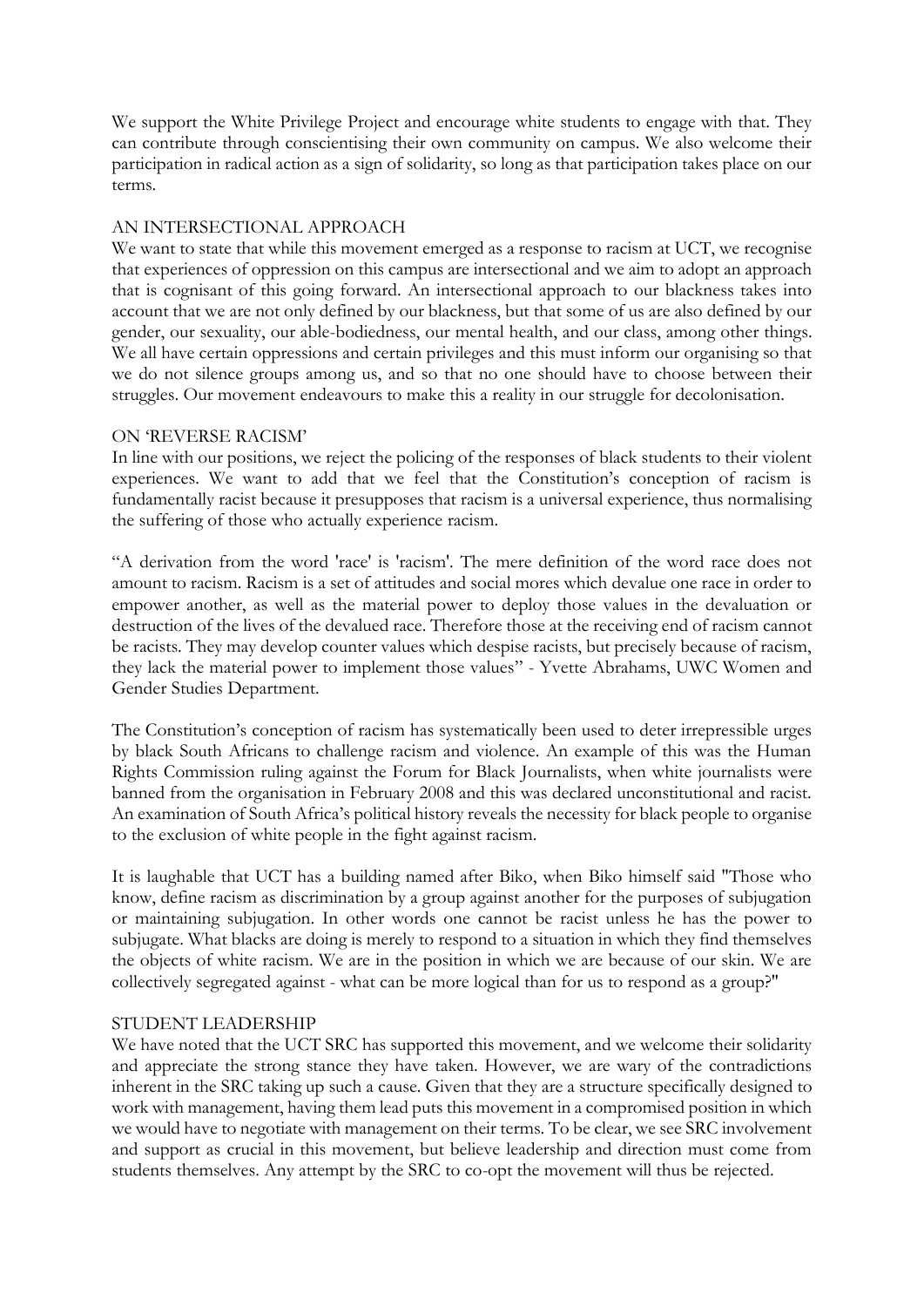#### ENGAGEMENT WITH MANAGEMENT

We find the way in which UCT management has 'engaged' with this movement to be disingenuous. At no point have we been engaged directly by management. Management has responded to various media houses and has made attempts to isolate individuals from within the movement to divide us. Black outsourced workers are used to deal with protests, despite their own exploitation at the hands of the same institution, whilst management keeps itself unseen. Their releasing of statements reflects the way in which the university prioritises pacifying public opinion and defending its public image over the interests of its own black students. Our expectation is that management makes a genuine attempt at meeting with us, on our terms, which involves the removal of investigations that frame us as criminals. Meaningful engagement cannot happen if one party is under duress. We also find it infuriating that management is attempting to open up a process of debate through their 'Have Your Say' campaign. Alumni have been emailed and asked for input, and notice boards have been put up near the statue to allow for comment from the broader student body. This is not meaningful engagement of black students by management, and in fact shows a complete disregard for the black experience. Management is making clear that they are not interested in alleviating black pain unless the move to do so is validated by white voices. It is absurd that white people should have any say in whether the statue should stay or not, because they can never truly empathise with the profound violence exerted on the psyche of black students. Our pain and anger is at the centre of why the statue is being questioned, so this pain and anger must be responded to in a way that only we can define. It must be highlighted that the push for dialogue around the statue reflects the disturbing normalisation of colonisation and white supremacy at UCT. That the presence of Rhodes is seen as debatable shows that management does not take seriously the terrible violence against black people historically and presently. Finally, it is revealing that while black protestors are threatened with and are facing investigations, the racist backlash from white students has not been dealt with by the university.

### OUR DEMANDS

Our immediate demands are that we receive a date for the removal of the statue from campus grounds, and that the university investigation of student protesters be withdrawn. We find it unacceptable that management has presented a date on which council will discuss the statue; we reject the notion that the university has any decision to make here. Our position is clear and will not be hampered by bureaucratic processes which management hides behind. Our pain should be the only factor taken into consideration, and therefore the statue's removal from UCT must be a non-negotiable, inevitable outcome.

Our long-term goals include:

- Remove all statues and plaques on campus celebrating white supremacists.

- Rename buildings and roads from names commemorating only white people, to names of either black historical figures, or to names that contribute to this university taking seriously its African positionality.

- Replace artworks that exoticise the black experience (by white, predominantly male artists) which are presented without context, with artworks produced by young, black artists.

- Recognise that the history of those who built our university - enslaved and working class black people - has been erased through institutional culture. Pay more attention to historical sites of violence, such as the slave graves beneath the buildings in which we learn.

- Implement a curriculum which critically centres Africa and the subaltern. By this we mean treating African discourses as the point of departure - through addressing not only content, but languages and methodologies of education and learning - and only examining western traditions in so far as they are relevant to our own experience.

- Provide financial and research support to black academics and staff.